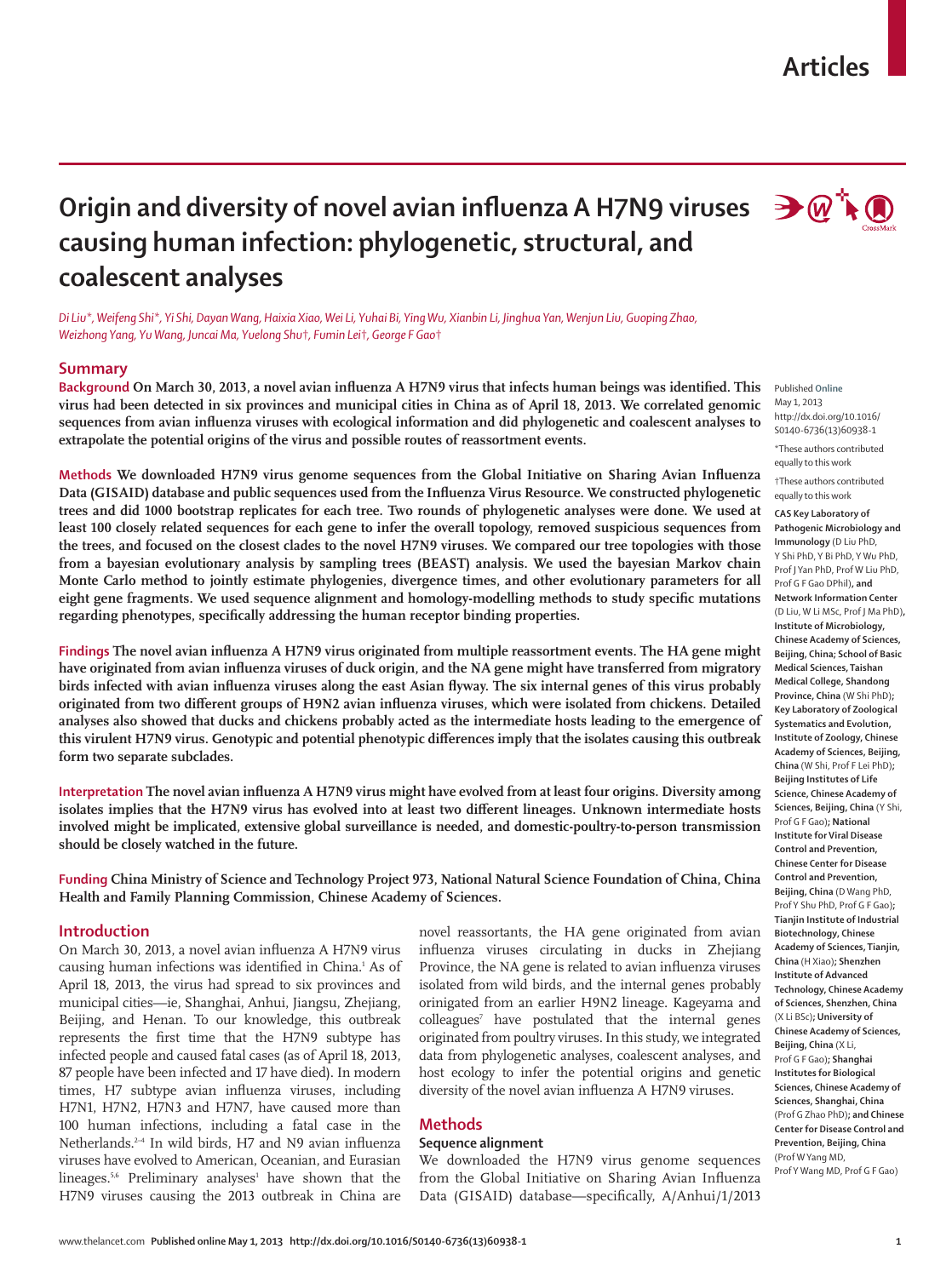Correspondence to: Prof George F Gao, Institute of Microbiology, Chinese Academy of Sciences, 1 West Beichen Road, Chaoyang, Beijing 100101, China. **gaof@im.ac.cn**

(Anhui/1), EPI439503~EPI439510; A/Shanghai/1/2013 (Shanghai/1), EPI439486~EPI439491, EPI439493, EPI439494; A/Shanghai/2/2013 (Shanghai/2), EPI439495~ EPI439502; and A/Hangzhou/1/2013 (Hangzhou/1), EPI440095~EPI440097. We downloaded all the public sequences used from the Influenza Virus Resource.8 CLC Main Workbench (CLC Bio, Aarhus, Denmark) was used for alignment and editing of sequences.

## **Phylogenetic analysis**

Phylogenetic trees were inferred on the basis of maximumlikelihood methods, the general time-reversible model<sup>9</sup> of



#### *Figure 1***: Spatial and temporal model of origin of novel avian influenza A H7N9 virus**

In panel A, each circle represents an influenza virus. The eight gene segments (horizontal bars) are, from top to bottom,PB2, PB1, PA, HA, NP, NA, MP, and NS. The question mark indicates the uncertainty of internal gene reassortment. In panel B, red circles represent the estimated times of most recent common ancestors. Green bars represent the times when the most closely related sequences (identified from phylogenetic analyses) of the novel H7N9 virus were collected (appendix). Panel C shows schematic phylogenetic trees of HA of the H7 subtype, and panel D shows schematic phylogenetic trees of NA of the N9 subtype, constructed on the basis of the maximum likelihood method and with 1000 bootstrap replicates. Figure 2 shows detailed bootstrap values. Coloured boxes and letters show clades in different flyways. E=east Asian flyway. M=Mediterranean flyway. C=China. Am=American clade. Eu=Eurasian clade.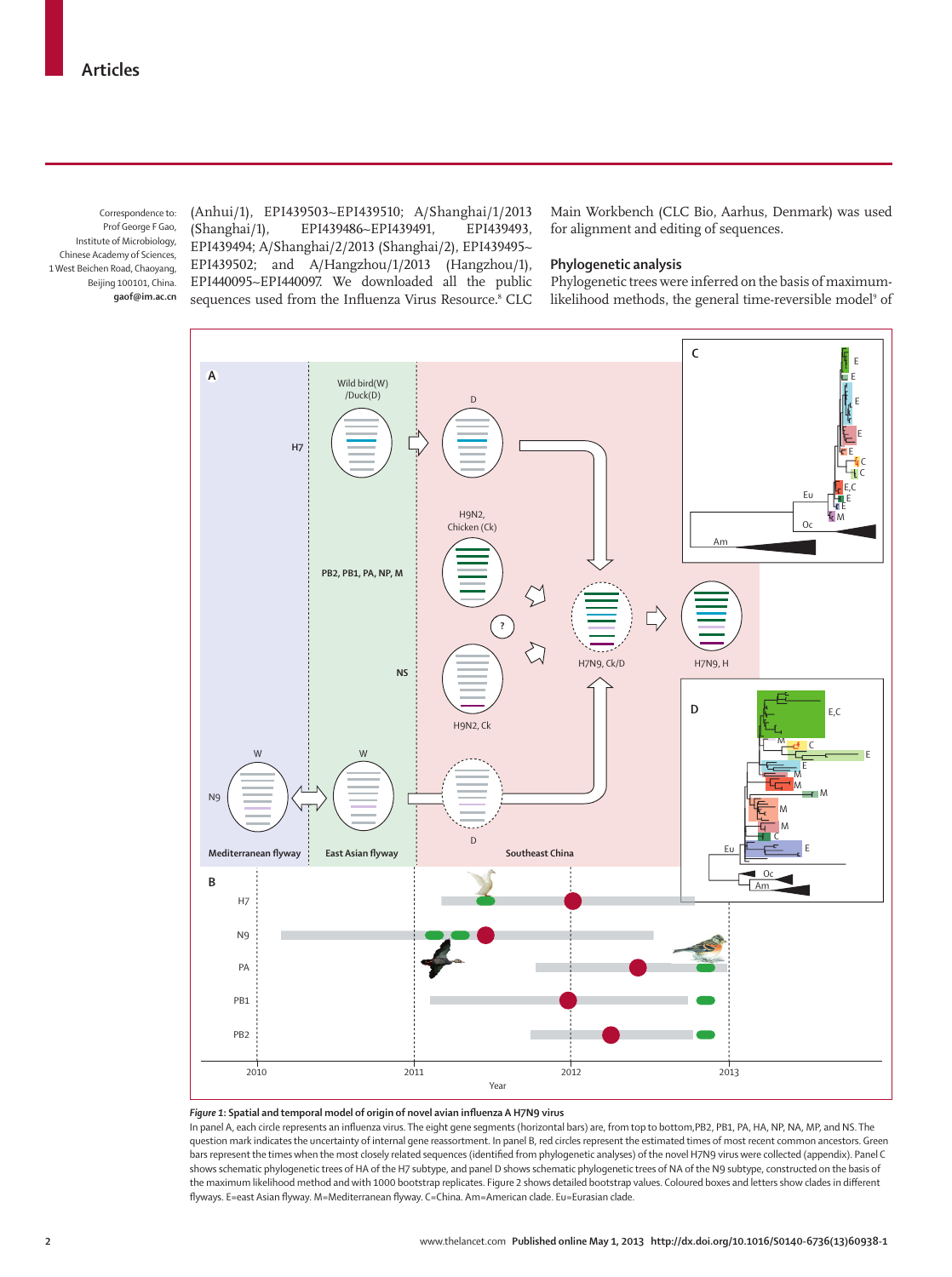nucleotide substitution, and γ-distributed rates among sites (appendix). We did 1000 bootstrap replicates for each tree. All phylogenetic trees were constructed with RAxML.<sup>10</sup> Two rounds of phylogenetic analyses were done. In the first round, we used at least 100 closely related sequences for each gene to infer the overall topology. In the second round, on the basis of phylogenetic analysis, we removed a few suspicious sequences from the trees and focused on the closest clades to the novel H7N9 viruses. Tree topologies obtained from the two rounds

were compared with those from bayesian evolutionary analysis by sampling trees (BEAST) analysis.<sup>11</sup>

See **Online** for appendix

## **Bayesian Markov chain Monte Carlo evolutionary analyses and homology modelling**

We used the bayesian Markov chain Monte Carlo method, implemented in  $BEAST<sup>n1</sup>$  (version 1.7.2) to jointly estimate phylogenies, divergence times, and other evolutionary parameters for all eight gene fragments. For all analyses we used the uncorrelated log-normal-distributed model<sup>12</sup>



*Figure 2***: Phylogenetic trees of H7 (A) and N9 (B)**

Different lineages are shown by different-coloured boxes (each colour corresponds to that in figure 1C, 1D). H7N9 viruses are shown by red lines and text. D=duck. W=wild bird. H=human being. T=turkey. G=goose.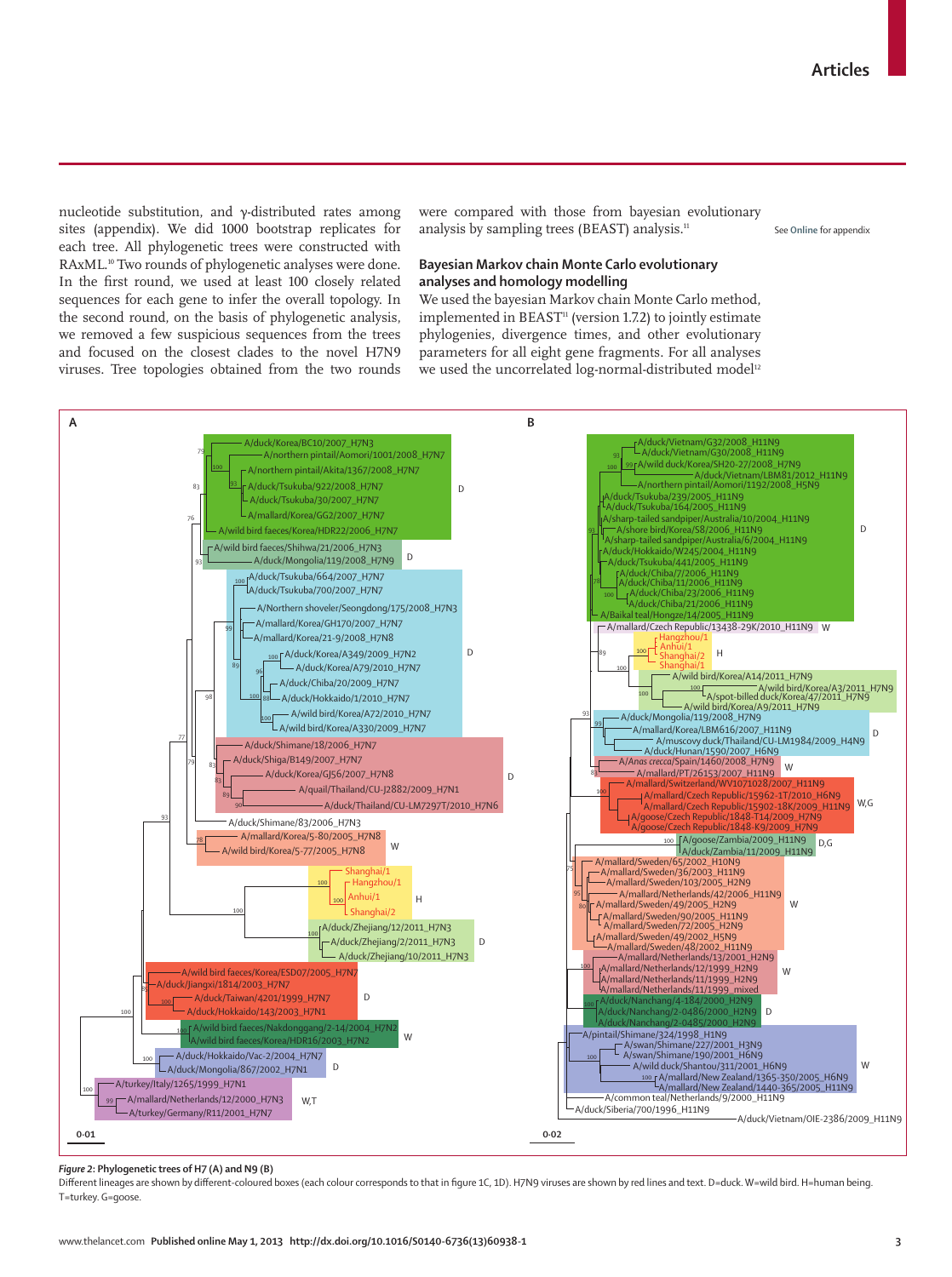and the general time-reversible nucleotide substitution model. To investigate the extent to which dating estimates are affected by the demographic model chosen,<sup>13</sup> we reanalysed on the basis of the constant size and exponential growth models (appendix). Bayesian Markov chain Monte Carlo analysis was run for different steps, 10% of which were removed as burn-in and sampled every 10 000 steps.

For more on the **SWISS MODEL**  see http://swissmodel.expasy.org

We used the online structure homology-modelling server SWISS MODEL in automated model mode for our homology modelling of the ectodomain protein sequences of the H7 HAs and NAs.

### **Results**

The phylogeny of the H7 gene sequences available showed three main independent lineages—ie, American, Oceanian, and Eurasian lineages. The novel H7N9 virus fell within the Eurasian lineage, and was genetically close to sequences isolated from ducks in Zhejiang Province in 2011 (figures 1, 2). The H7 phylogenetic tree also showed that varied H7 viruses were circulating in wild ducks along the east Asian flyway, which covers eastern China, South Korea, and Japan. Genetic exchange between wild birds and ducks has also been recorded (figure 2). The estimated time to most recent common ancestor of the novel H7N9 strains was roughly January, 2012 (mean Jan 4, 2012, 95% highest posterior density March 5, 2011–Oct 12, 2012).

Similar to the H7 phylogeny, the N9 phylogenetic tree showed that the NA gene of the novel H7N9 virus also belonged to the Eurasian lineage (figure 1). The most closely related gene sequences were from H7N9 viruses isolated from wild ducks in South Korea in February and April of  $2011$ ,<sup>14</sup> implying a similar virus circulating in this area. At that time, these wild ducks colonised for breeding during northward migration from southeast China along the east Asian flyway, and the estimated time to most recent common ancestor of the NA gene was roughly mid-June, 2011 (mean June 18, 2011, 95% highest posterior density March 1, 2010–July 9, 2012; figure 1).

Without exception, the six internal genes of the H7N9 virus were clustered together with H9N2 viruses isolated from China.<sup>17</sup> Nevertheless, phylogenetic analyses suggested at least two different origins of H9N2 avian influenza viruses, one for the NS gene and one for the remaining sets of internal genes (figure 3; appendix).



*Figure 3***: Phylogenetic trees of PB2 (A) and NS (B)**

Avian influenza A H7N9 viruses are shown in red, brambling viruses in pink, viruses isolated from Shanghai in 2012 in blue, and viruses isolated from Jiangsu province in green.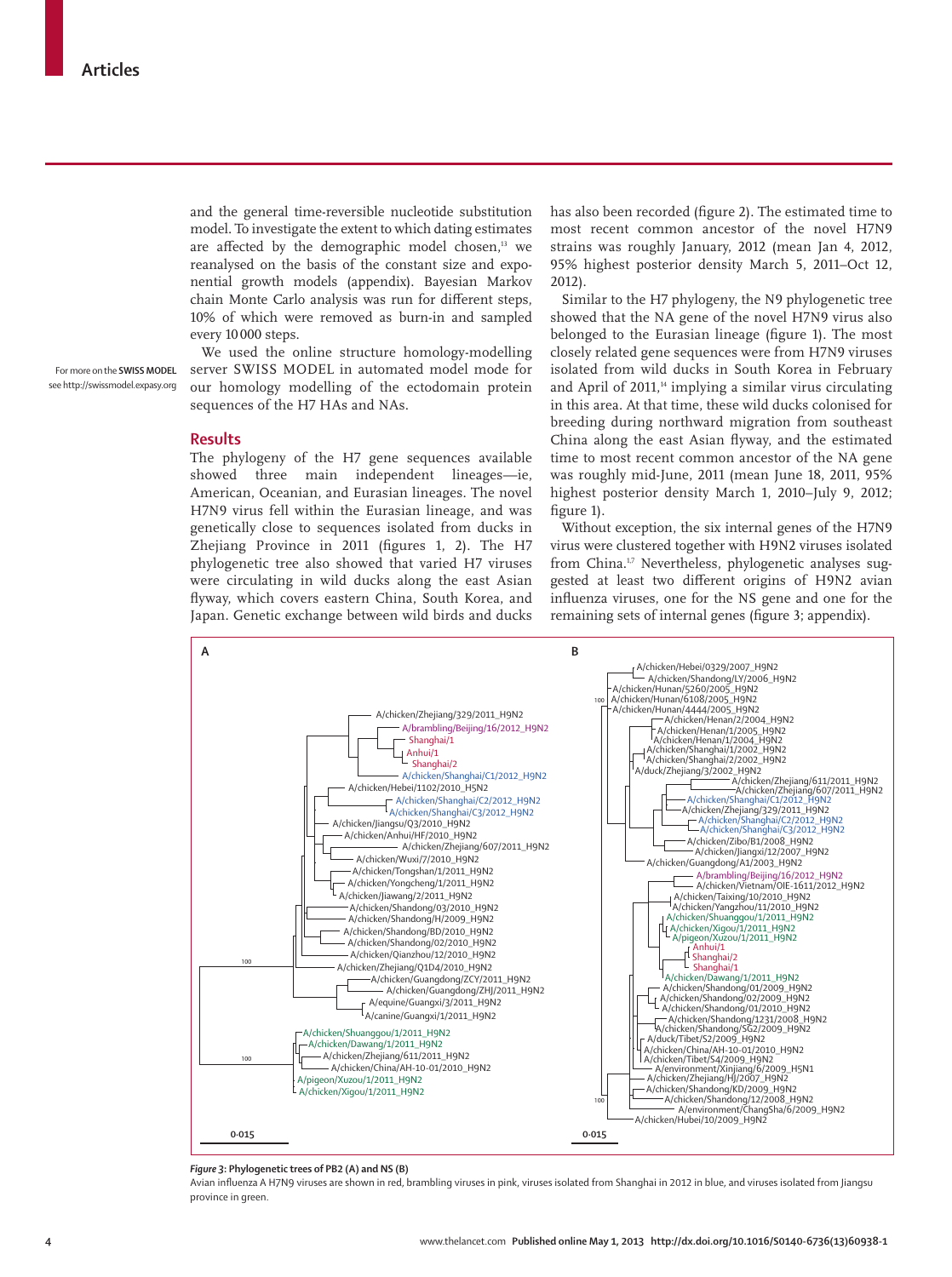The most closely related genes—PB2, PB1, and PA were all from one strain, A/brambling/Beijing/ 16/2012(H9N2), which was collected on Nov 7, 2012. The brambling is a migratory bird and might fly south for wintering. The phylogenetic trees also showed that the polymerase genes of this virus fell within a clade of chicken H9N2 viruses in the vicinity of Shanghai in 2012 and Zhejiang in 2011; viruses from Beijing or other northern provinces were not identified in this clade (figure 3; appendix). The long branch between the brambling virus and the novel H7N9 viruses shows that few surveillance data are available. Furthermore, the estimated time to most recent common ancestor to the polymerase genes was before June, 2012 (figure 1), suggesting that the brambling H9N2 virus is a more recent strain than is the ancestor of the novel H7N9 avian influenza viruses.

Further examination of the H7 phylogeny showed a long branch separating Shanghai/1 from Anhui/1, Shanghai/2, and Hangzhou/1 in the the H7N9 viruses that infected people (figure 2). Sequence alignment of the HA protein sequences identified nine aminoacid mutations that distinguished Shanghai/1 from the other three strains (figure 4). The diversification between Shanghai/1 and other human isolates (shown by the long branch) was also noted in the NA and internal genes (figures 2, 3;



#### *Figure 4***: Homology-modelling structural analysis of haemagglutins derived from human avian influenza A H7N9 virus isolates (A); and alignment of aminoacids of both haemagglutins and neuraminidases between H7N9 and viruses in adjacent clade (B, C)**

At position 217 (corresponding to position 226 of H3 numbering), the haemagglutinin of Shanghai/1 has a hydrophilic Gln, that of Anhui/1 and Shanghai/2 a hydrophobic Leu, and that of Hangzhou/1 a hydrophobic Ile. Gln is compatible with the avian receptor (which is hydrophilic), whereas Leu and Ile are compatible with the human receptor (which is hydrophobic). Numbering in (B) starts from the mature haemagglutin polypeptide, whereas that in (C) starts from the first Met of the alignments. The Rasmol colouring scheme in CLC Main Workbench was used; it shows different properties of aminoacids.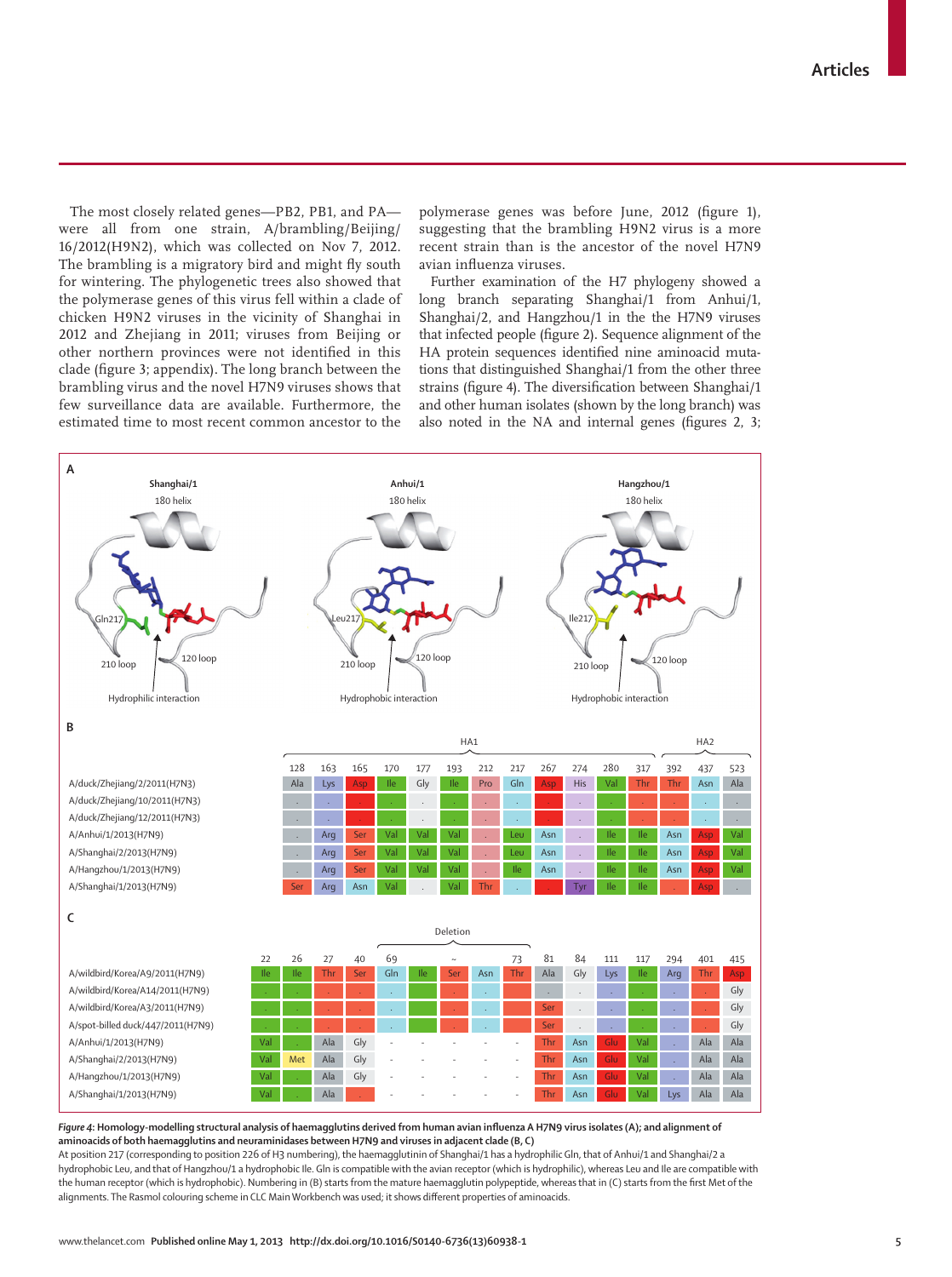## *Panel:* **Research in context**

## **Systematic review**

We did a basic local alignment search tool (BLAST) search of each H7N9 gene segment against the Influenza Virus Resource on April 6, 2013. The most 100 similar sequences were then extracted for the phylogenetic and coalescent analyses. Recent reports have described clinical information about the first patients infected with avian influenza A H7N9 virus and provided preliminary information about the origins of the virus.<sup>1,7</sup> The authors of a previous report proposed three origins of the H7N9 virus.<sup>1</sup>

## **Interpretation**

This study is the first (to our knowledge) in which comprehensive methods were applied to infer the evolution of the H7N9 virus. We proposed that the virus might have evolved from at least four origins and discussed the potential roles of migratory birds and poultry in the H7N9 outbreak. Both the phylogenetic analysis and the phenotypic inference on some key aminoacid sites have emphasised that extensive surveillance of avian influenza A H7N9 is necessary in humans, poultry, and wild birds.

appendix). 11 aminoacid mutations and a five aminoacid deletion in the NA protein distinguished the novel H7N9 viruses from those noted in wild birds; two of these mutations were noted in Shanghai/1 only (figure 4).

One glutamine (Gln) to leucine (Leu) mutation (position 226 in H3 numbering and 217 in H7 numbering) at the receptor-binding site might cause the H7N9 virus to bind with high affinity to the human receptor.<sup>15</sup> This finding could be explained by the hydrophilic characteristics of the Gln that interacts with the avian receptor and the hydrophobic characteristics of the Leu that favours the human receptor (figure 4).<sup>16</sup> The substitution Gln226Leu, which was noted in Anhui/1 and Shanghai/2, suggests that the novel H7N9 virus might have changed receptor-binding properties. Additionally, the substitution Gln226Ile (isoleucine) was noted in Hangzhou/1, which probably increases the potential for high-affinity binding to human receptors because isoleucine is hydrophobic. This Gln226Ile substitution has not been noted previously for any HA subtypes (figure 4).

Although we integrated data from various sources and proposed the potential origins and reassortment routes of the novel avian origin H7N9 influenza virus, we emphasise that our analysis did not have extensive surveillance data—a bottleneck for all researchers partly because, compared with highly pathogenic H5N1 avian influenza viruses, viruses of the H7 subtype have low pathogenicity for avian hosts. Hence, avian hosts could harbour viruses for a long time without showing symptoms. However, we have analysed most publicly available, genetically related sequences.

## **Discussion**

Tracing the origin of the novel H7N9 virus is of vital importance for formulation of effective prevention and surveillance policies. We propose at least four possible gene-segment origins are proposed for the novel H7N9 virus (panel).

The estimated time to most recent common ancestor of the novel H7N9 strain was during the wintering period for wild birds. Thus, corresponding H7 strains might have been circulating in poultry (most likely in ducks) for at least 1 year.

An earlier H11N9 strain of mallard (*Anas platyrhynchos*) origin from the Czech Republic in 2010, and an H7N9 strain of common teal (*Anas crecca*) origin from Spain in 2008, also had similar N9 genes to the H7N9 viruses, suggesting that the earlier N9 genes might have been introduced from Europe through bird migration (figure 2). Therefore, the NA gene fragment of the novel H7N9 virus possibly originated from avian influenza viruses carried by wild birds. However, wild ducks are unlikely to transfer avian influenza viruses directly to chickens. Most probably, the wild ducks first transferred the viruses to domesticated ducks (wild and domesticated ducks have similar behaviours and share habitats in eastern China). Additionally, the long-branch between the novel H7N9 and avian influenza viruses from wild birds in the phylogenetic tree raised the possibility of the existence of an intermediate host (figure 2).

Do ducks obtain the HA and NA genes from migratory birds sequentially or simultaneously? We think that the two alternative possibilities coexist. Wild ducks, especially mallards, were frequently infected with or carried H7 viruses (according to sequence information available at the Influenza Virus Resource), and mallards and spot-billed ducks (*Anas poecilorhyncha*) often mix together in a very large colony for molting and wintering.<sup>17</sup> Furthermore, mallards and spot-billed ducks, along with the common teal, are the dominant wintering ducks in southeast China.<sup>17</sup> These large mixed colonies of wild ducks that share habitats with domestic ducks might increase opportunities for genetic reassortment of viruses.

The NS gene was clearly closely related to a group of H9N2 avian influenza viruses in chickens in Jiangsu, China, whereas the remaining internal genes were closely related to those noted in avian influenza viruses isolated from chickens in Shanghai and the vicinity. The distance between these locations where different groups of H9N2 avian influenza viruses were collected is roughly 200 km, and hence virus transmission could have occurred via chicken transportation. Although the NP genes of all three H7N9 isolates were clustered together with avian influenza viruses from Shanghai, they fell within two separate subclades, which implies that the genetic diversity of H9N2 avian influenza viruses in chickens in this area is high (appendix).

We believe that, similar to the other three internal genes, PB2, PB2 and PA might have arisen from H9N2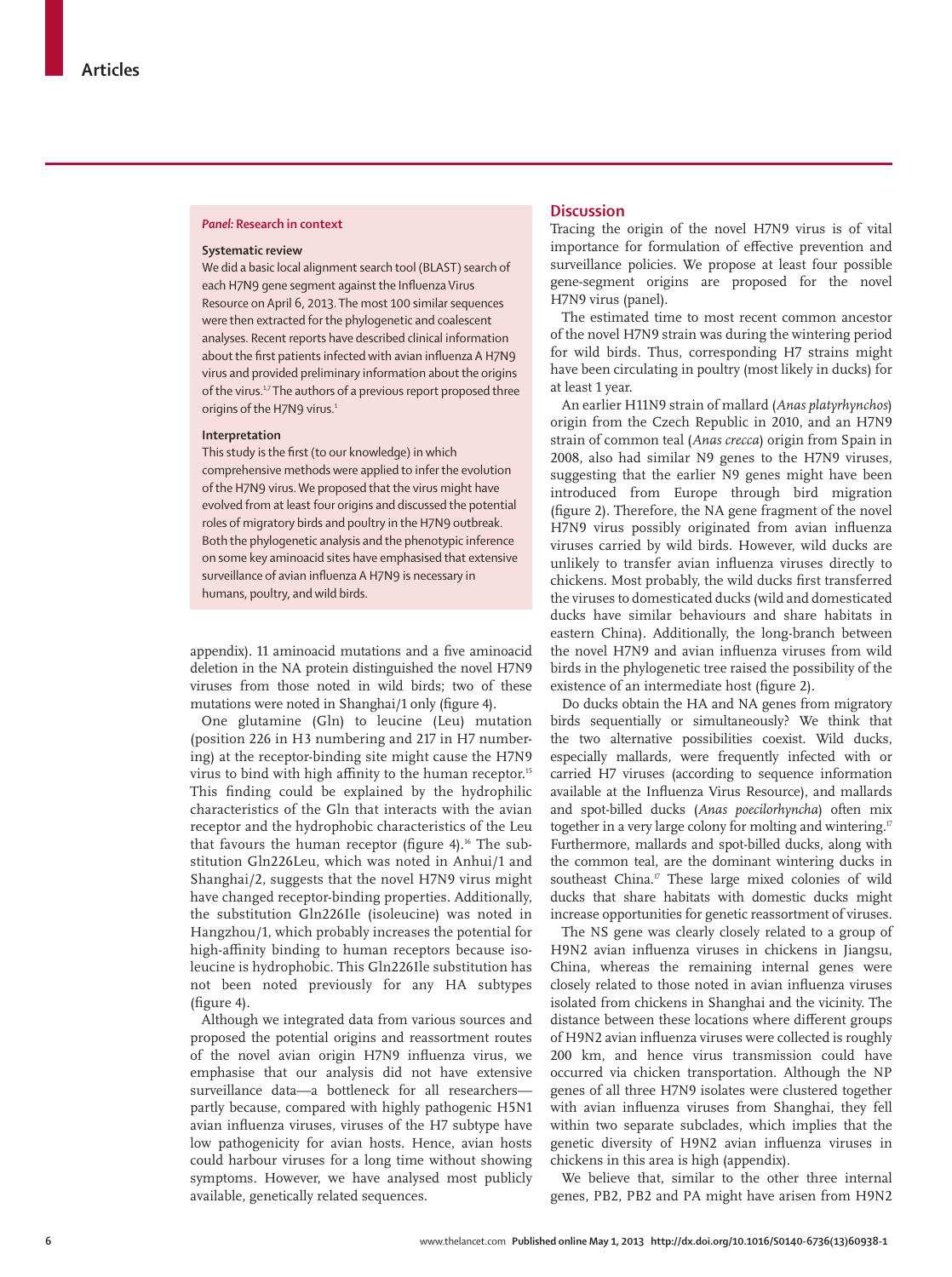virus within chicken populations, although wild birds could have brought earlier lineages of viruses to southern China. Increased surveillance data are needed in this region to further elucidate the origin of this virus and trace the evolution of the polymerase genes.

We hypothesise that the H7N9 viruses that infected human beings resulted from a reassortment of avian influenza viruses of at least four origins—duck origin for HA, duck (probably also wild bird) origin for NA, and at least two H9N2 chicken viruses for the internal genes (figure 1). Regarding the potential intermediate hosts and the place where the reassortment events could have taken place, we extrapolated, on the basis of available evidence, that the HA genes were circulating in the east Asian flyway in both wild birds and ducks, the NA genes were introduced from European lineages at an early time and transferred to ducks in China by wild birds through migration along the east Asian flyway, and H9N2 avian influenza viruses were circulating in chicken and duck populations in eastern China and possibly reassorted with the H7 and N9 avian influenza viruses in ducks, which led to the emergence of the new H7N9 lineage. After these reassortment events, the new viruses started to circulate in chickens, with low pathogenicity. Furthermore, we propose that these reassortment events most probably took place in Shanghai or the adjacent provinces, such as Zhejiang or Anhui.

Position 292 of the NA gene (position 294 in N9) has been previously reported to confer resistance to oseltamivir.18,19 The strain Shanghai/1 had a lysine at this position and was thus deemed resistant to oseltamivir, whereas all the other strains had an arginine at this site, and were thus supposed to be sensitive to oseltamivir.<sup>19</sup> These genotypic and postulated phenotypic differences imply that the H7N9 lineage has diversified since its emergence and emphasise the necessity of extensive surveillance of this virus in human beings, poultry, and wild birds.

Several long branches existed between the novel H7N9 clade and closely related sequences, which could be explained as unknown intermediate hosts or an absence of genetic diversity because few sequence data are available. Because few surveillance data are available, to establish whether the noted aminoacid substitutions that increased receptor binding in people resulted from fixation of genetic drifts or under host-specific selective pressures is difficult. So far, no mammals other than human beings have been reported to be infected with H7 or N9 influenza viruses in China, but H9N2 viruses have been isolated from pigs.

In conclusion, on the basis of available evidence, we believe that the novel avian influenza A H7N9 virus was a multiple reassortant. The HA and NA genes might originate from duck avian influenza viruses, which might have obtained the viral genes from migratory birds a year previously, whereas the internal genes might come from chicken avian influenza viruses. We believe that the estimated times to most recent common

ancestor for the eight genomic fragments and the frequent poultry transportation in China account for the increased number of confirmed sporadic cases of human infection. In particular, this novel H7N9 virus has diversified into different lineages since its emergence several months ago.

#### **Contributors**

GFG, FL, DL, WS, and YShu designed the study. DL, WS, YShi, HX, DW, WLi, YB, YWu, XL, JY, WLiu, and FL analysed the data. DL, WS, YShi, GZ, WY, YWa, JM, YShu, FL, and GFG interpreted the data. DL, WS, YShi, FL, and GFG prepared the figures. DL, WS, YShi, YShu, FL, and GFG wrote the paper.

#### **Conflicts of interest**

We declare that we have no conflicts of interest.

#### **Acknowledgments**

The study was supported by grants from China Ministry of Science and Technology Project 973 (numbers 2010CB530303, 2011CB504703, and 2012CB955501), National Natural Science Foundation of China (numbers 30925008 and 81290342), Grand S&T project of China Health and Family Planning Commission (number 2012ZX10004201-009), and intramural special grant for influenza virus research from the Chinese Academy of Sciences (KSZD-EW-Z-002). GFG is a leading principal investigator of the Innovative Research Group of the National Natural Science Foundation of China (grant number 81021003). We thank Chris Vavricka and Joel Heywood for critical reading and English editing, and Yan Wu for helpful discussion.

#### **References**

- 1 Gao R, Cao B, Hu Y, et al. Human infection with a novel avian-origin influenza A (H7N9) virus. *N Engl J Med* 2013; published online April 11. DOI:10.1056/NEJMoa1304459.
- 2 Nguyen-Van-Tam JS, Nair P, Acheson P, et al. Outbreak of low pathogenicity H7N3 avian influenza in UK, including associated case of human conjunctivitis. *Euro Surveill* 2006; **11:** E060504 2.
- 3 Stegeman A, Bouma A, Elbers AR, et al. Avian influenza A virus (H7N7) epidemic in the Netherlands in 2003: course of the epidemic and effectiveness of control measures. *J Infect Dis* 2004; **190:** 2088–95.
- 4 Fouchier RA, Schneeberger PM, Rozendaal FW, et al. Avian influenza A virus (H7N7) associated with human conjunctivitis and a fatal case of acute respiratory distress syndrome. *Proc Natl Acad Sci USA* 2004; **101:** 1356–61.
- 5 Belser JA, Bridges CB, Katz JM, Tumpey TM. Past, present, and possible future human infection with influenza virus A subtype H7. *Emerg Infect Dis* 2009; **15:** 859–65.
- Krauss S, Obert CA, Franks J, et al. Influenza in migratory birds and evidence of limited intercontinental virus exchange. *PLoS Pathog* 2007; **3:** e167.
- 7 Kageyama T, Fujisaki S, Takashita E, et al. Genetic analysis of novel avian A(H7N9) influenza viruses isolated from patients in China, February to April 2013. *Euro Surveill* 2013; **18:** pii=20453*.*
- 8 Bao Y, Bolotov P, Dernovoy D, et al. The influenza virus resource at the National Center for Biotechnology Information. *J Virol* 2008; **82:** 596–601.
- 9 Rodriguez F, Oliver JL, Marin A, Medina JR. The general stochastic model of nucleotide substitution. *J Theor Biol* 1990; **142:** 485–501.
- 10 Stamatakis A. RAxML-VI-HPC: maximum likelihood-based phylogenetic analyses with thousands of taxa and mixed models. *Bioinformatics* 2006; **22:** 2688–90.
- 11 Drummond AJ, Rambaut A. BEAST: bayesian evolutionary analysis by sampling trees. *BMC Evol Biol* 2007; **7:** 214.
- 12 Drummond AJ, Ho SY, Phillips MJ, Rambaut A. Relaxed phylogenetics and dating with confidence. *PLoS Biol* 2006; **4:** e88.
- 13 Drummond AJ, Nicholls GK, Rodrigo AG, Solomon W. Estimating mutation parameters, population history and genealogy simultaneously from temporally spaced sequence data. *Genetics* 2002; **161:** 1307–20.
- 14 Kim HR, Park CK, Lee YJ, et al. Low pathogenic H7 subtype avian influenza viruses isolated from domestic ducks in South Korea and the close association with isolates of wild birds. *J Gen Virol* 2012; **93:** 1278–87.